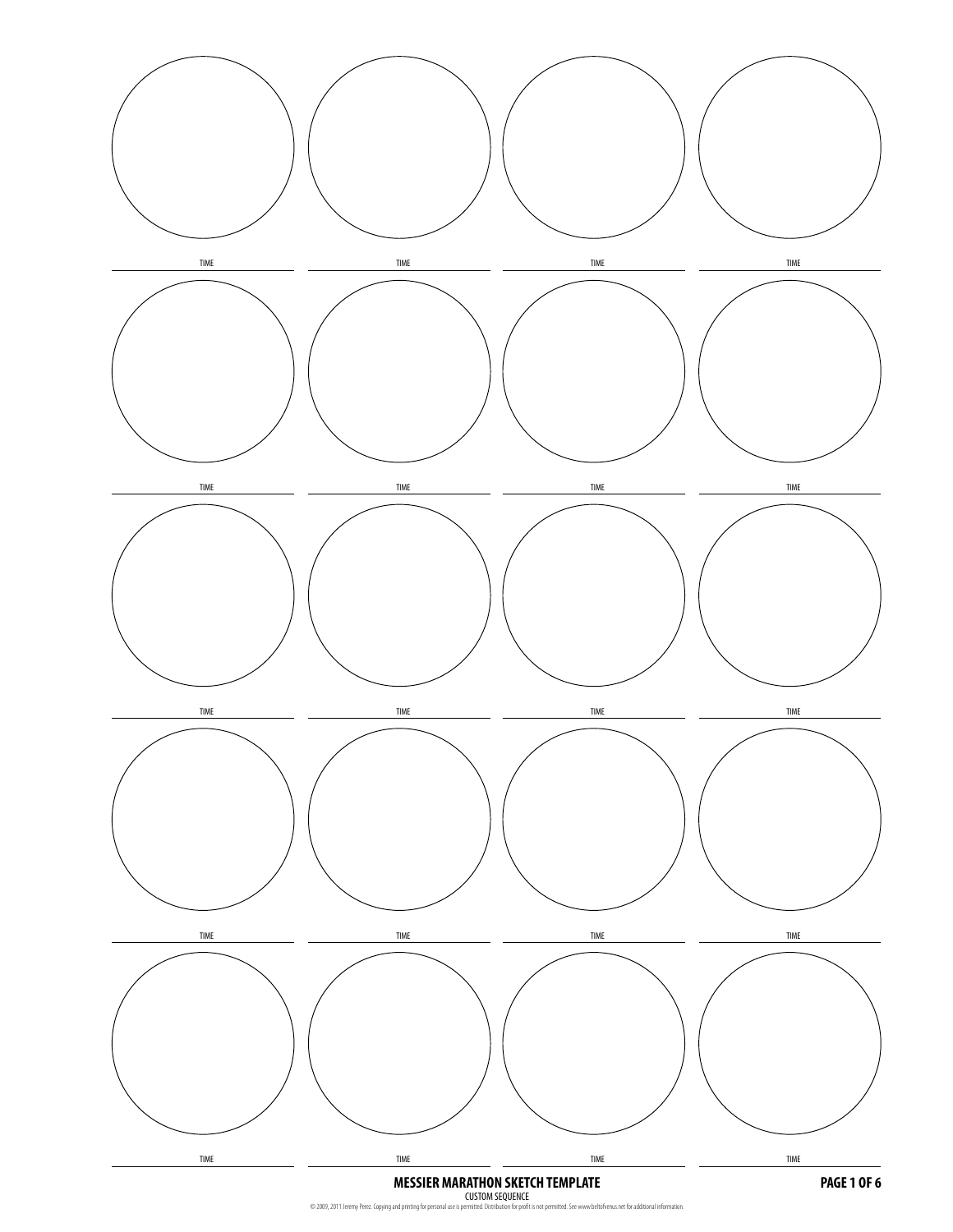

CUSTOM SEQUENCE<br>© 2009, 2011 Jeremy Perez. Copying and printing for personal use is permitted. Distribution for profit is not permitted. See www.beltofvenus.net for additional information.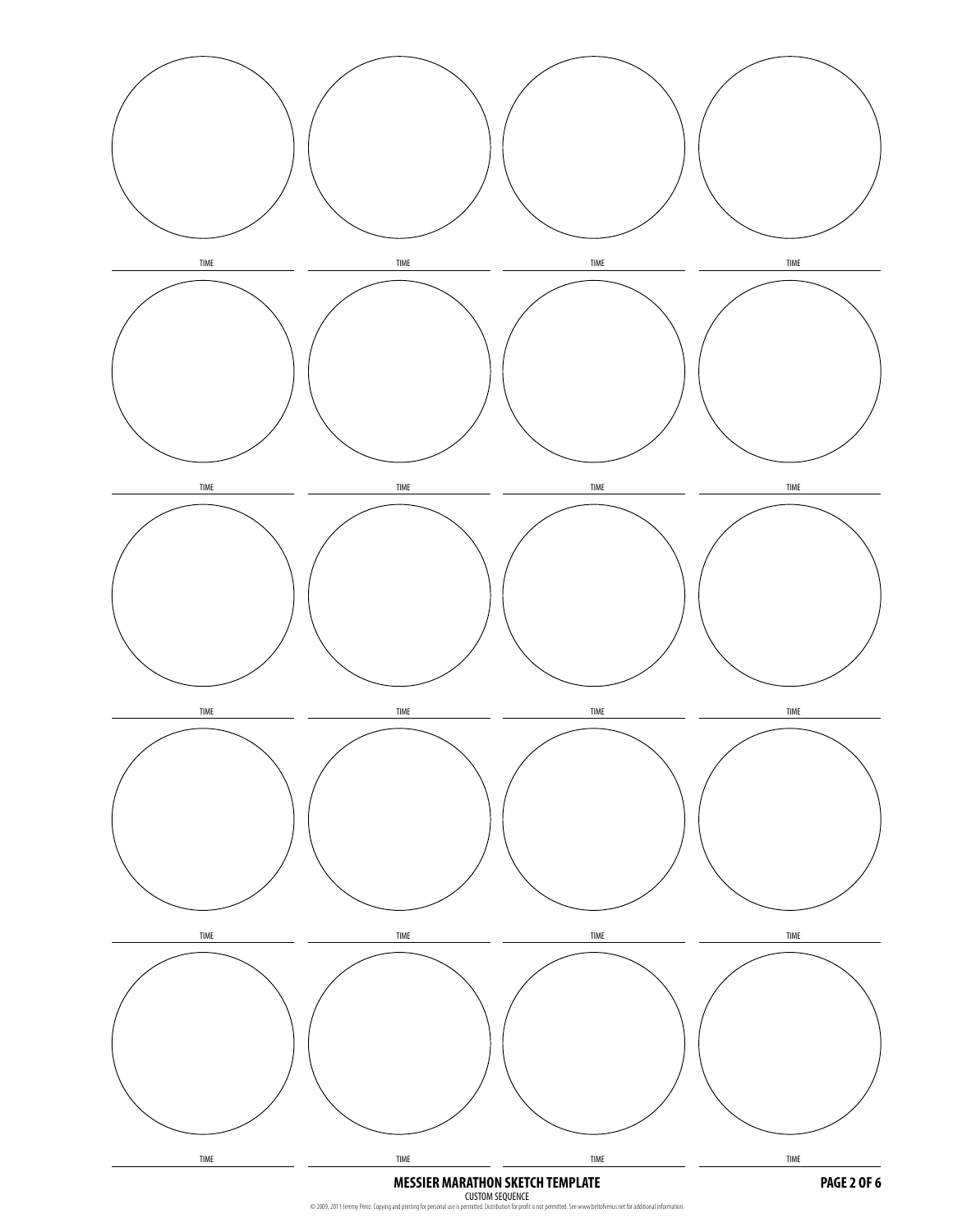

CUSTOM SEQUENCE<br>© 2009, 2011 Jeremy Perez. Copying and printing for personal use is permitted. Distribution for profit is not permitted. See www.beltofvenus.net for additional information.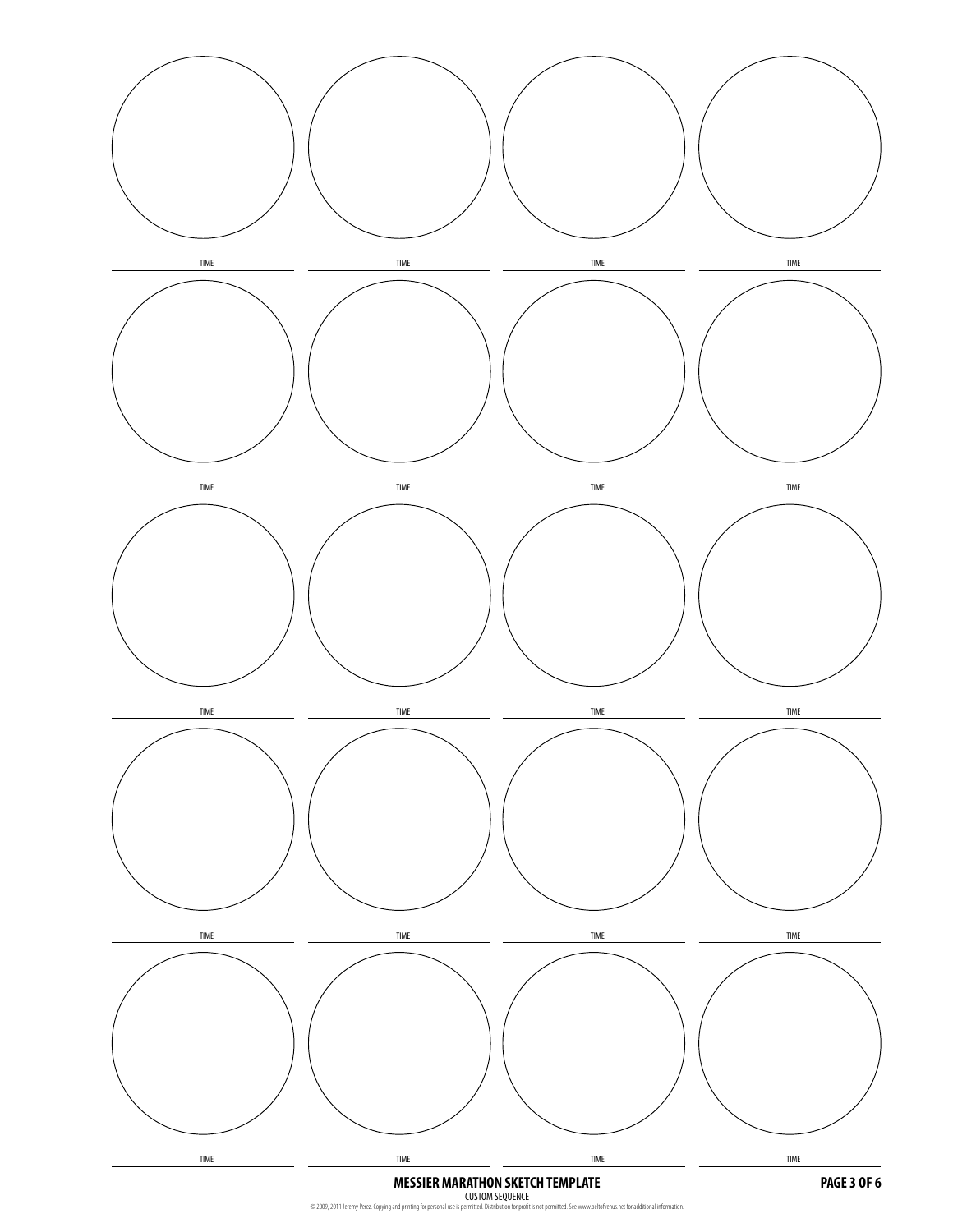

CUSTOM SEQUENCE<br>© 2009, 2011 Jeremy Perez. Copying and printing for personal use is permitted. Distribution for profit is not permitted. See www.beltofvenus.net for additional information.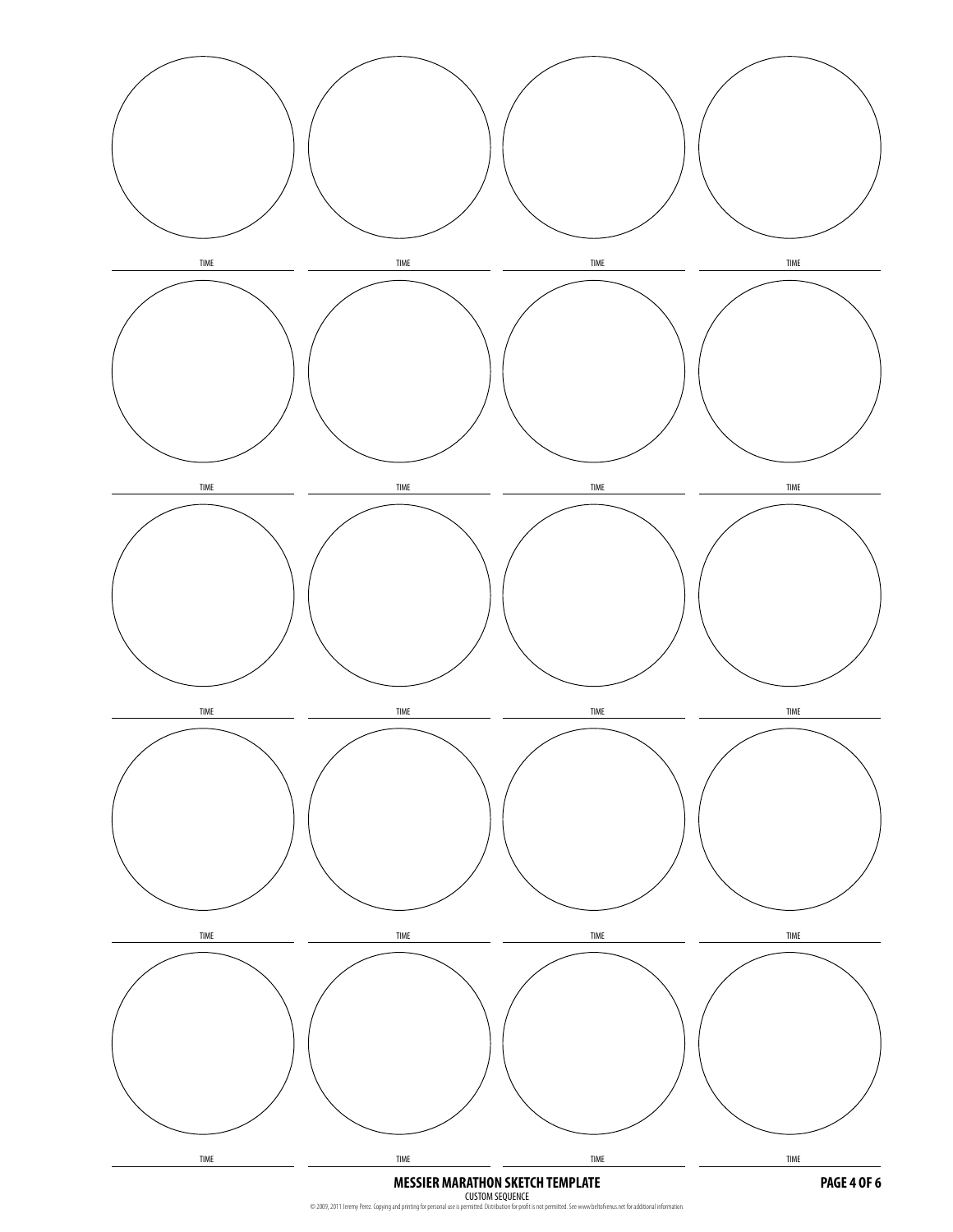

CUSTOM SEQUENCE<br>© 2009, 2011 Jeremy Perez. Copying and printing for personal use is permitted. Distribution for profit is not permitted. See www.beltofvenus.net for additional information.